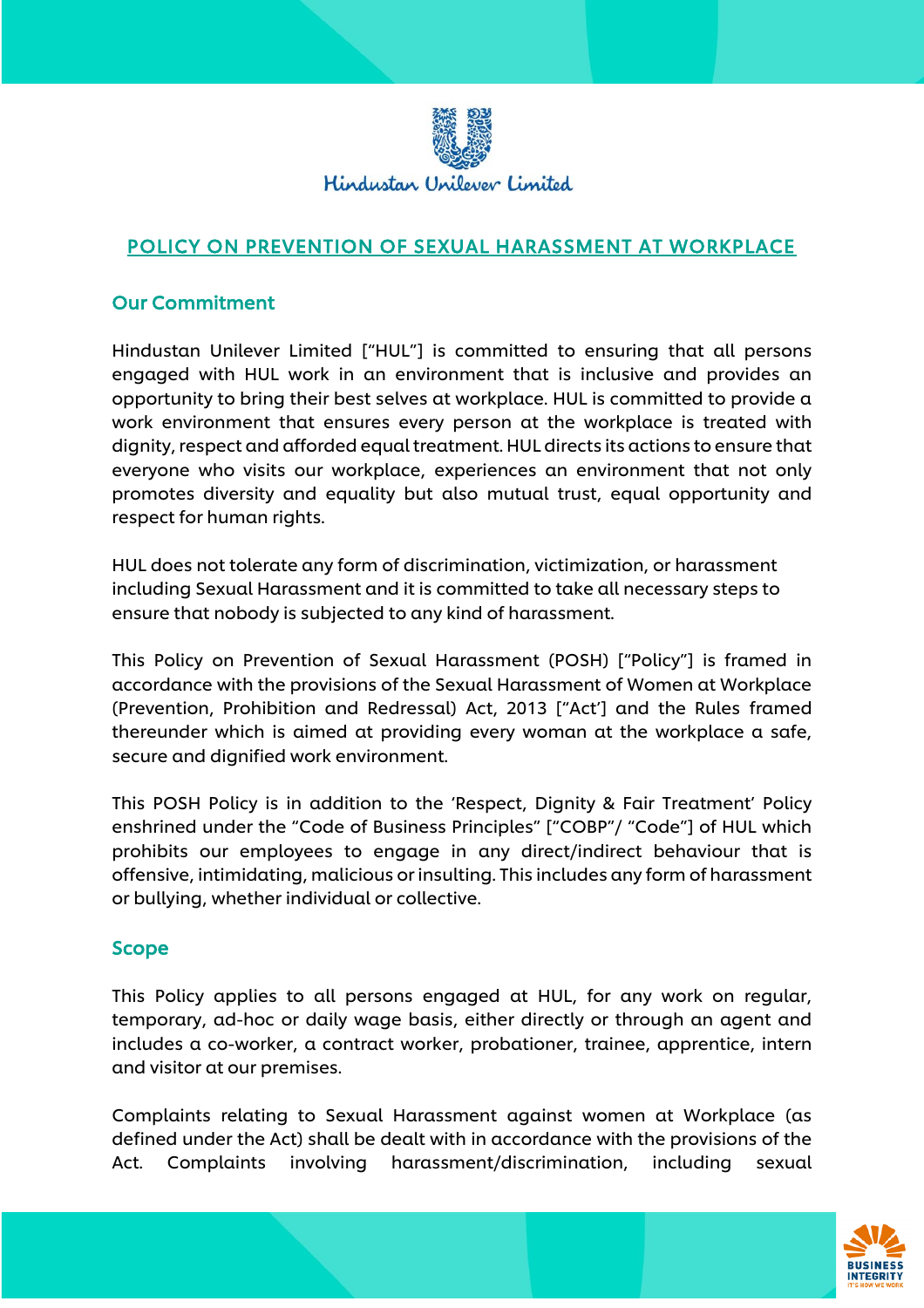harassment, against persons other than women [including men and LGBTQ+] shall be dealt with in accordance with our Respect, Dignity and Fair Treatment Policy under our Code of Business Principles.

# What is Sexual Harassment at Workplace?

"Sexual Harassment" includes any one or more of the following unwelcome acts or behaviours (whether directly or by implication) namely:

- a. physical contact and advances; or
- b. demand or request for sexual favours; or
- c. making sexually coloured remarks; or
- d. showing pornography; or
- e. any other unwelcome physical, verbal or non-verbal conduct of sexual nature.

Generally, workplace sexual harassment refers to two common forms of *inappropriate behaviour. (i) Quid Pro Quo (this for that) and (ii) Hostile Work Environment.* 

The following circumstances, amongst others, if they occur, or are present, in relation to or connected with any act or behaviour with sexual *connotation* amount to sexual harassment.

### Quid Pro Quo ( 'this for that')

- Implied or explicit promise of preferential/detrimental treatment in employment
- Implied or express threat about present or future employment status

### Hostile Work Environment

- Creating a hostile, intimidating or an offensive work environment
- Humiliating treatment likely to affect health or safety

It is to be noted that the Sexual Harassment at Workplace is a behaviour that is unwelcome and is sexual in nature. It is a subjective experience and often occurs in matrix of power. It is the impact on the Complainant (person who has complained) that matters and not the intention of the Respondent (person against whom the complaint is made).

### Governance mechanism

In accordance with the Act, HUL has constituted Internal Committees ["ICs"] to prevent instances of Sexual Harassment against women and to effectively deal with complaints involving Sexual Harassment.

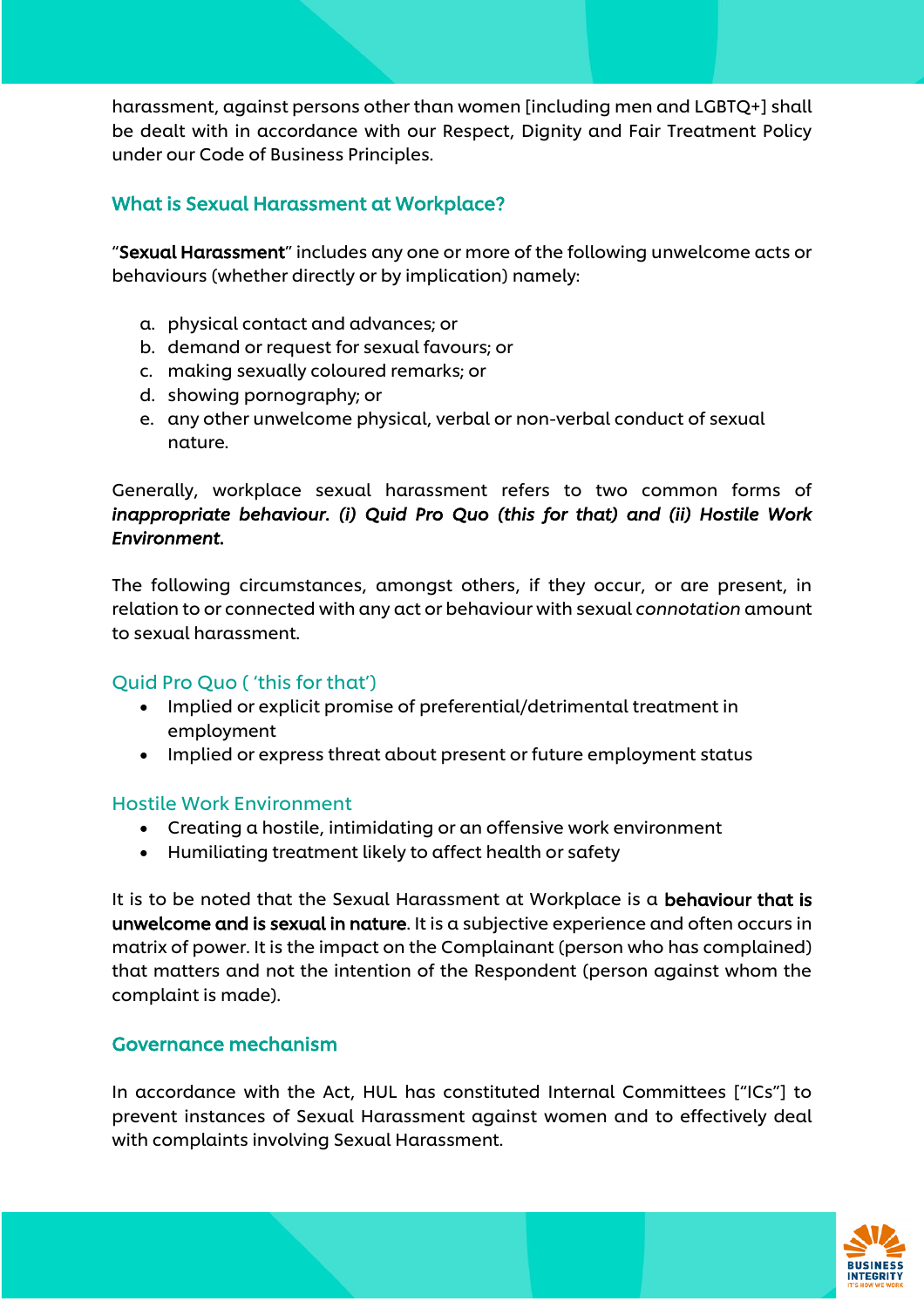Business Integrity Committees ["BICs"] constituted by HUL under the CoBP shall deal with issues involving harassment/discrimination, including sexual harassment, against persons other than women [including men and LGBTQ+].

IC or BIC may be hereinafter referred to as "Committee" or collectively/generally as "Committees". Committees are constituted as per the administrative set up of the Company either at regional / state/ local levels. Details of composition of Committees along with the contact details of the members are available at the respective locations of the Company. Names and contact details of the Committee members can also be obtained by any person by writing to [cobp.hul@unilever.com.](mailto:cobp.hul@unilever.com)

### Filing a complaint

The complainant may make a formal complaint to any member of the IC or BIC, as may be applicable, using the reporting channels mentioned below.

The complaints shall be handled as per the provisions of the Act or the COBP protocols, as may be applicable. The copy of the complaint handling process under the Act or COBP protocols may be obtained by contacting the reporting channels mentioned below.

### **Consequences**

Any person who is found to have committed sexual harassment shall face penal consequences in accordance with the service rules and as decided by the Committee.

## Confidentiality and Non-Retaliation

Every person who is a part of the complaint process shall at all times keep the contents of complaint, identity of complainant, respondent and witnesses, and any information relating to conciliation, inquiry and recommendations of Committee confidential.

HUL does not tolerate retaliation or victimization against anybody who identifies and raises issues relating to any form of harassment/discrimination including sexual harassment or who lodges complaints and/or participates in any related proceedings either directly with the management or through the grievance procedures in place.

Any person contravening the confidentiality clauses is subject to disciplinary action as prescribed under the Act / Code protocols.